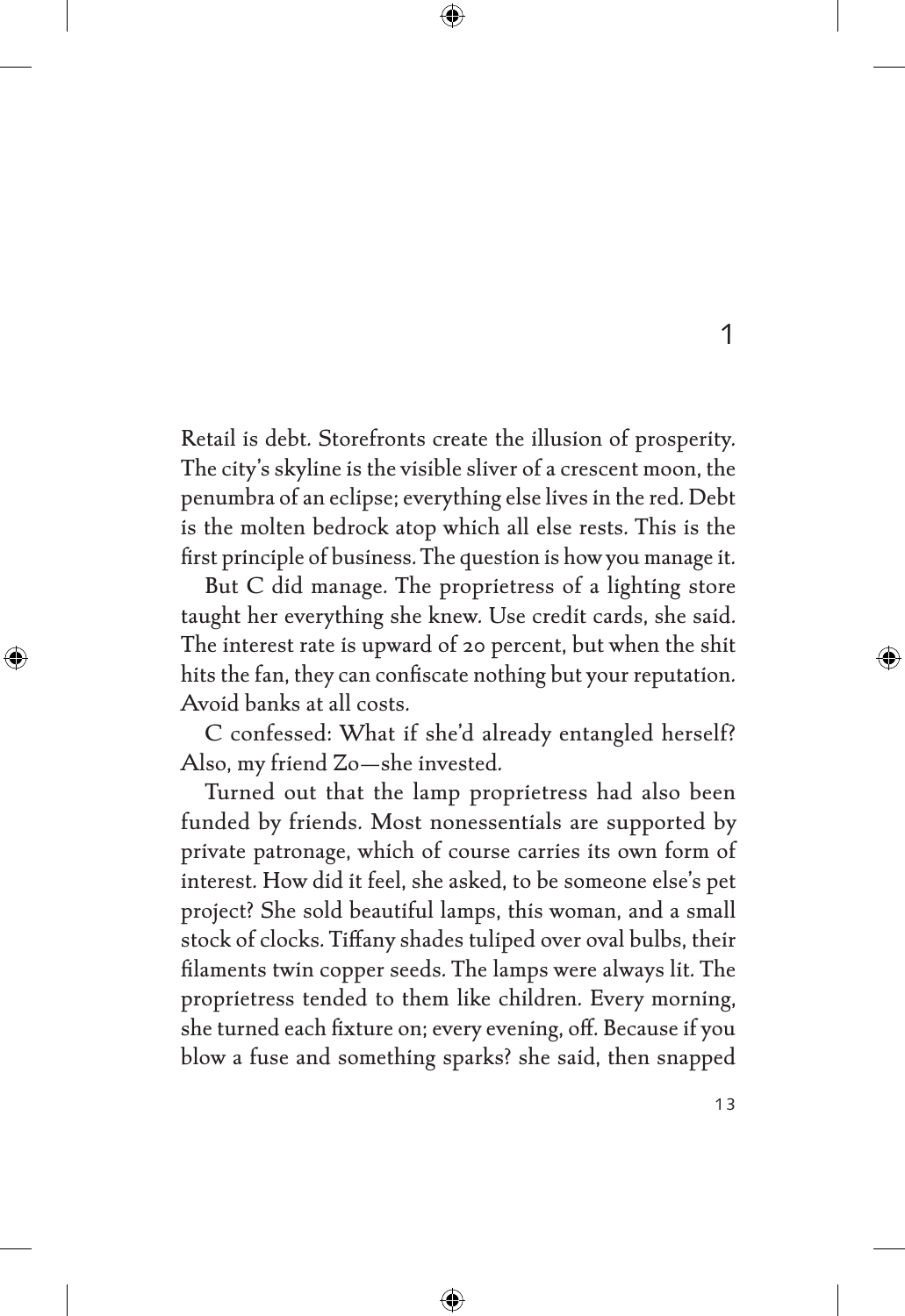her fingers for emphasis. This was but one of many ways the shit could hit the fan. Better prevent it. At other moments, though, she grew conspiratorial, whispering, All the same, some days, don't you just want to watch it burn?

⊕

C checked the fine print on her lease, on her insurance. She was responsible for the sidewalk outside, liable for small disasters of all kinds that might spill over into public space, and for this reason the customer was never right. They prefer it this way; they want it like that. No one knows what they need. If someone tries to complain, the lamp proprietress said, you give them hell. It was the only way to stay out of City Hall.

C learned to manage the accounts, reduce overhead, place ads, convince Max that they couldn't hire anyone just yet. We'll trade shifts, she said. During the day, arranging a holiday display, she thought of her friend, the lady of light, in her third-floor showroom, surrounded by hordes of lamps that pulsed pelagically. They looked after one another's shops for a time, whenever one of them took a rare vacation or got sick. Then—the Crash.

The lady of the lamps did not survive. C arrived at the dark-blue door of her building one day, on break, to ring the third-floor buzzer. Her mentor had gone without even saying goodbye. Standing there on the step in front of the permanently closed sign, C couldn't help but feel a little shock of superiority, the thrill of survival, quickly washed away by the tides of self-disgust. Then the door swung open and a mover came through, balancing a stack of wide, flat boxes in his arms.

⊕

Who are you? C asked.

I'm with the bank, he said.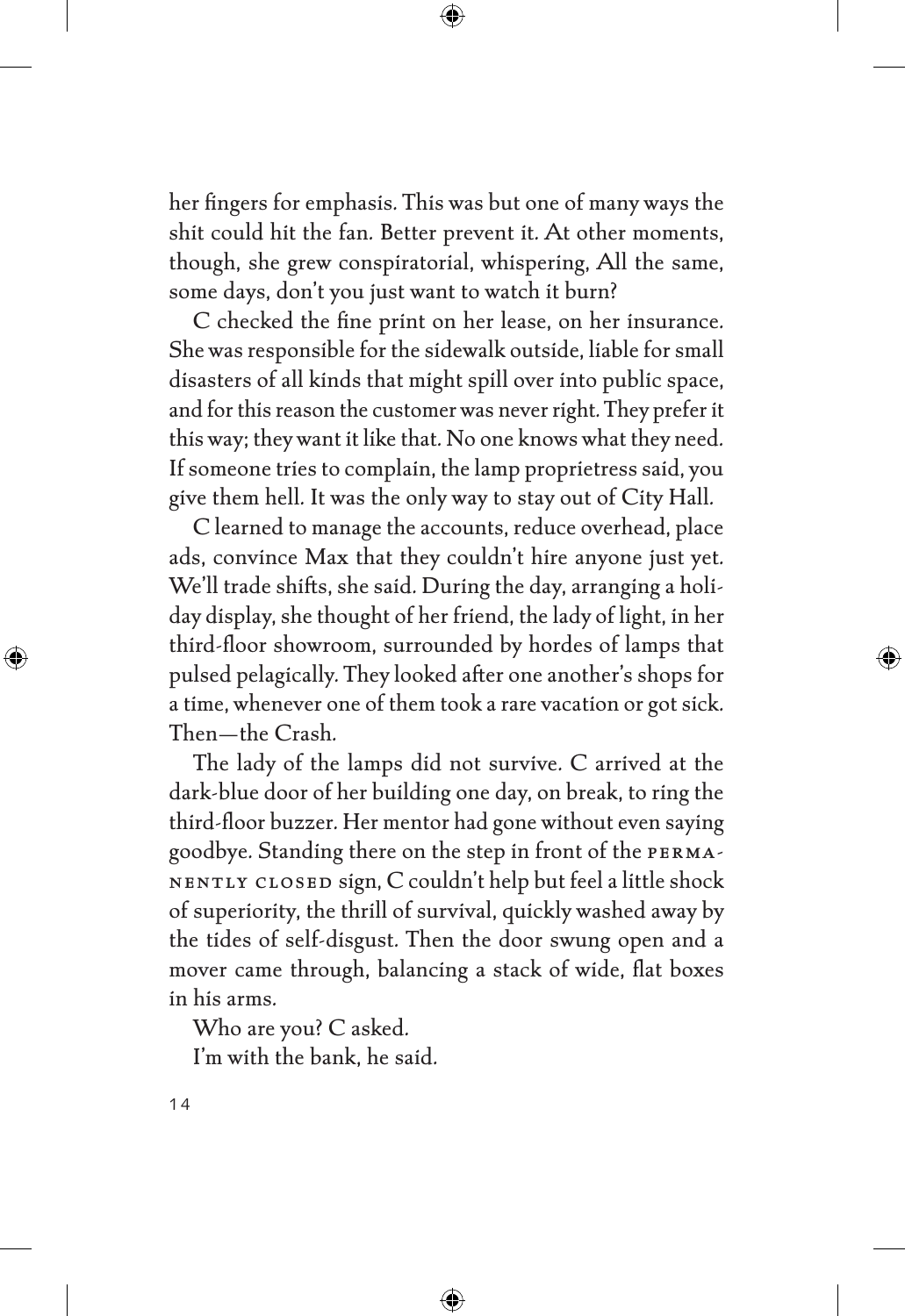But my friend doesn't believe in banks, C replied.

⊕

The man, it transpired, was no less startled. The two of them fumbled for space in the narrow entryway, and the boxes tipped. Thousands of tiny antique bulbs rolled from the cardboard like so many eggs, a mass birth, a breeding ground, their futures foreclosed upon by the sidewalk on which they shattered.

It was the normalcy of debt—everyone was in it—and her pride in having outlasted the lamp proprietress that lent C her recent overconfidence, made her forget that *what* you owed still mattered—what and to whom, and how much. The problem was, paying interest soon meant forgoing rent and ignoring her mounting medical debts, which, cleverly enough, she'd managed to halve. Hospitals—they really knew how to lend. The trick was to not pay, to not pay and not pay till you answered the call one day and said, I can't afford this, I'm sorry. My life is the only collateral I have. If you'd like to lay claim to that, help yourself.

⊕

Okay, try for half, the administrator on the other end capitulated. *Self-pay discount*, her statement read. It's monied patients like Zo who pick up the tab for all of us who can't. They pay both halves, or their insurance does, priced into which is everything C could never afford. It doesn't make sense. "But that's another way she's subsidized me, I guess," C says to her visitor. Meanwhile, the Crash keeps Crashing. "You know, floral arrangements, limousines, and air travel are all down. Art is up—but not art supplies. How do you explain that? All those conceptualists . . . never liked them . . . "

Her visitor's face is slack. Maybe he isn't even listening.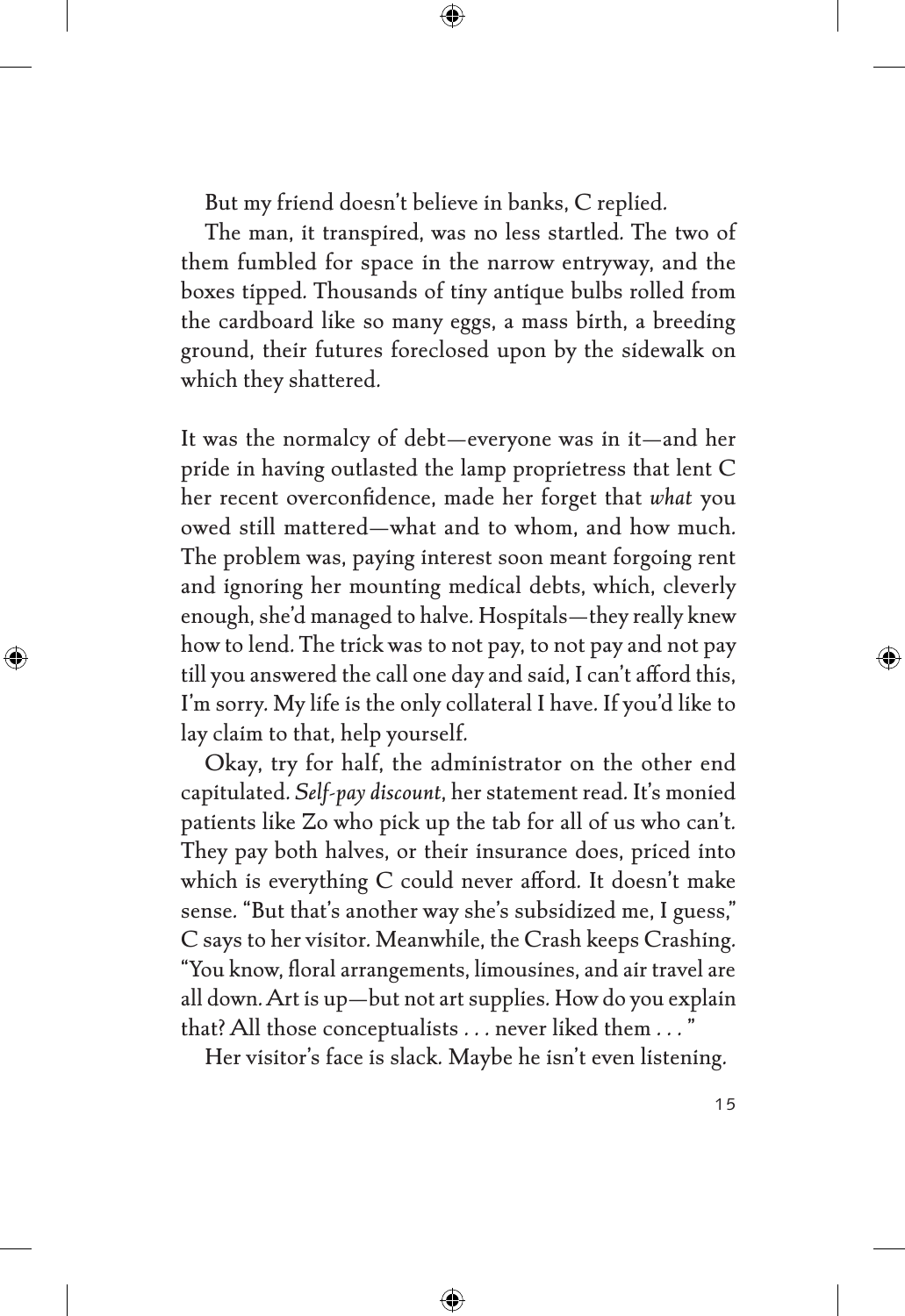Maybe the visitor is less of a visitor and more of a tenant. Maybe he's always been here—or maybe the word is *intruder*. Certainly he wasn't invited. He'd breezed in, unannounced, sans knock, a few weeks before, as though he'd come straight through the wall. C was sitting on her daybed, knitting, when she first observed the little man, noting the distance between his bare feet and the floor, his diaphanous body, his crumpled cravat. In her haste to escape, she upset the coffee table and the modest breakfast laid out on a cheap plate.

⊕

She locked herself in the bath and cowered in the tub. She listened for the clink of a struggle with the lock. A sharp pain hit her stomach—fear or something worse, fighting its way out. The sensation consumed her body, and then, confusing boundaries, moved on to the room beyond. She found some relief in the cool enamel of the tub against her spine, her cheek. Still, she went on hiding till she began to feel ashamed. You are what you believe, as Max used to tell her. She rose, cracked open the door, and peered into the room she'd fled. It was empty. Of course it was empty. In particular: of little men. A dream! Overstimulation! The summer heat distorted everything. She started the fan and

⊕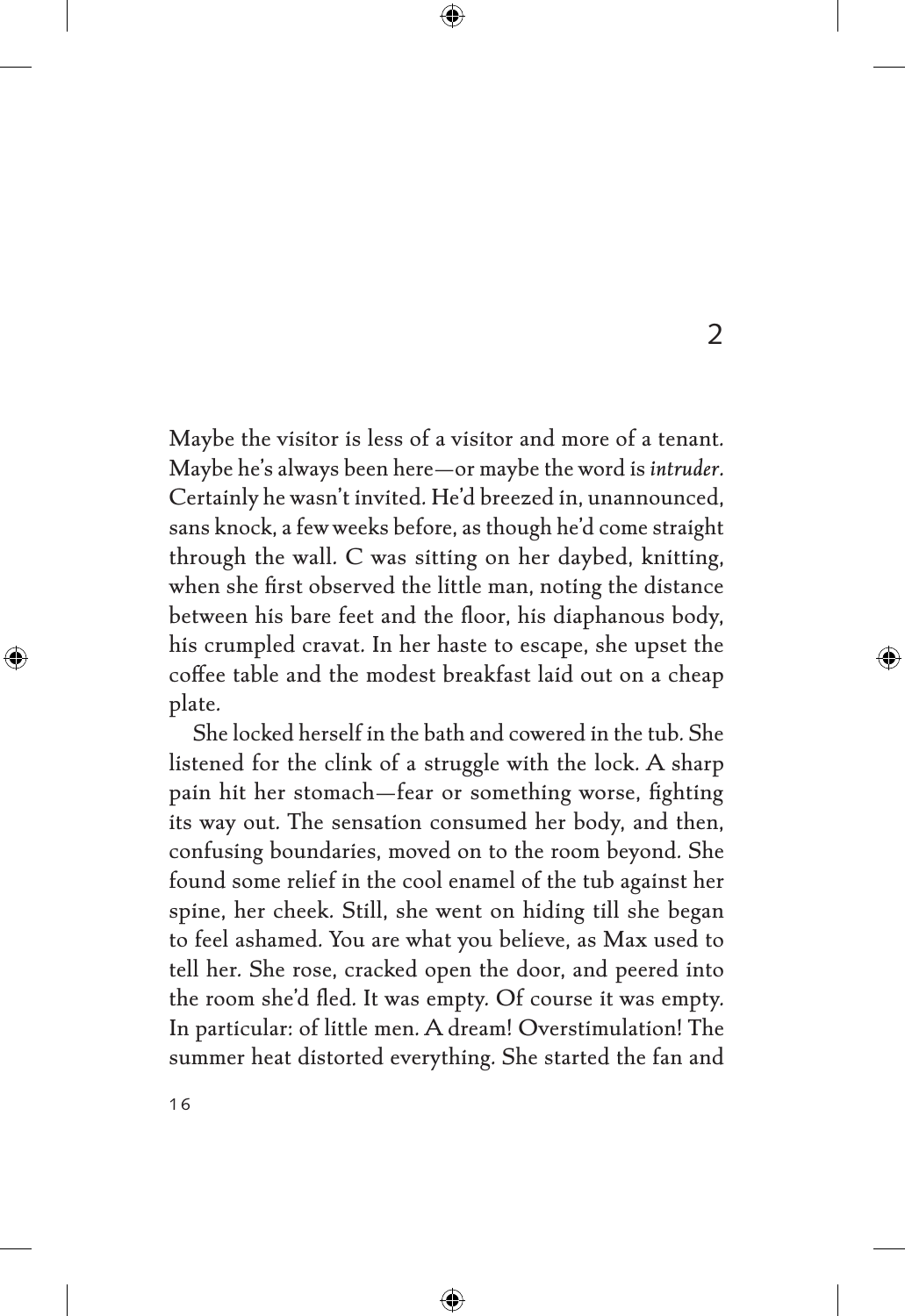collapsed back onto the daybed and into the deep relief of sleep.

⊕

And now, well, here she is. Here *they* are.

She sinks into the same sofa where she first received her guest, takes up her knitting from the coffee table again.

The other day, she looked into the bakery through its big front window, where a woman was, naturally enough, setting a white sheet cake on display, and found her—the baker, or the assistant?—already staring. It was the same at the bodega, the florist's, on the train. When her subway car pulled alongside another and C looked across, she always seemed to meet a passenger's hard gaze, as if interrupting a live broadcast already in progress—of herself, that is. And as she pored over her loan adviser's dire calculations at the bank—*The good news is you're approved for refinancing, as long as you find a guarantor*—she felt more than usually . . . surveilled. She told herself it was the season, the heat, the kerfuffle downtown. Or maybe it was only her beginning to look like what she'd become: a woman in serious debt. Financial distress reveals itself ineffably, involuntarily. It's in the way one guards a wallet while choosing a bill. As she proffered a dollar for a buttered roll at a cart, the man thanking her and telling her to *take care now* knew all and was judging her, she thought. But she'd jumped to the wrong conclusion.

⊕

In this city, you avert your eyes from the impecunious. When people stare, they stare at the insane.

As she watches the little man hover like a dark charm above the window, hung to catch the light, C regrets her resentment of the halal vendor. But it was an easy mistake to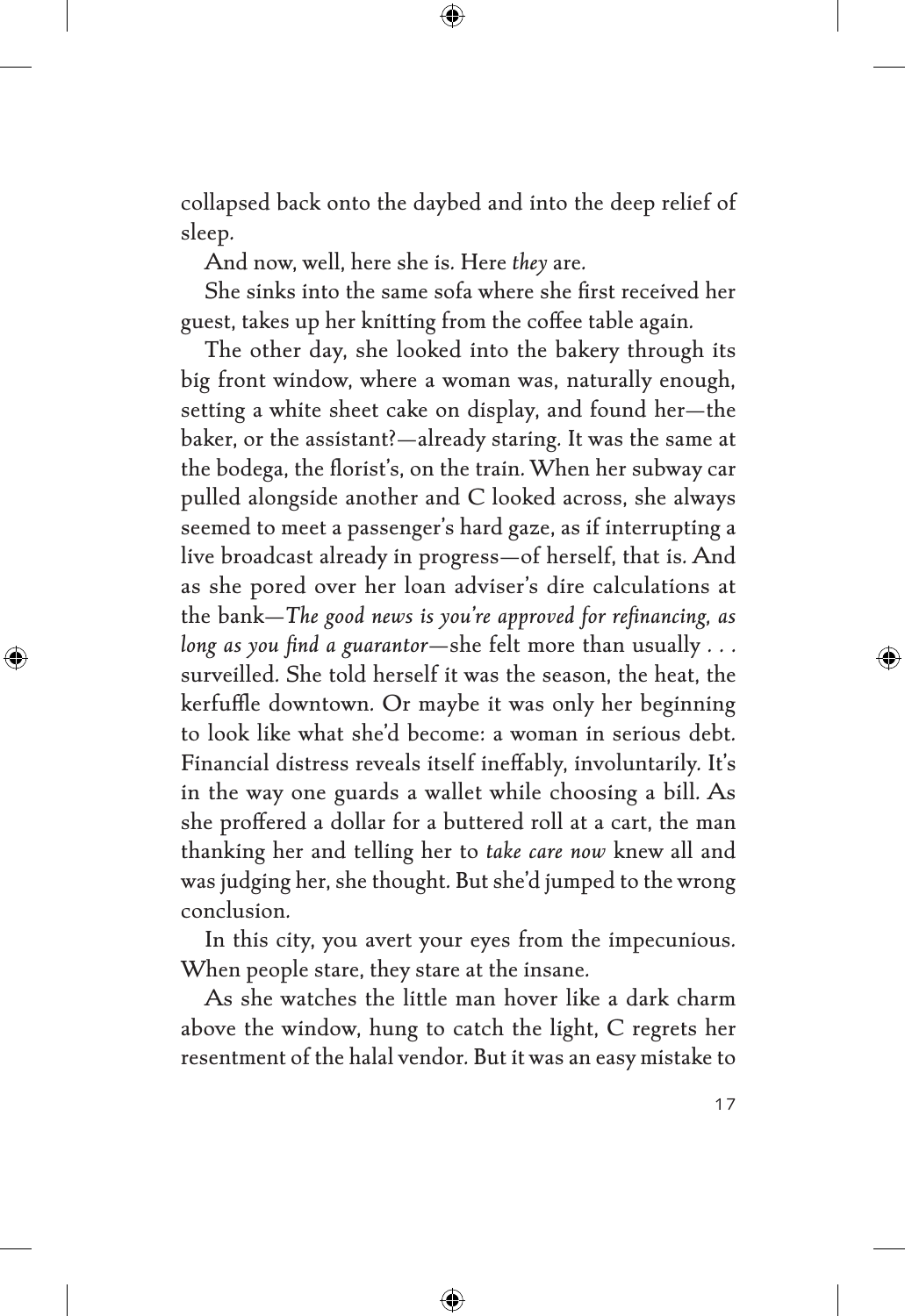make, placing the blame on her fellow citizens. Who could blame her? Who else *was* there to blame?

⊕

"Unless you have some idea?" she adds.

She is on the daybed on a Sunday evening, a magazine glossing her bare thighs. The output of a car's souped-up sound system uploads into the room and dissipates on the slipcover. In its wake lies the awareness of her apartment, street, the city's summer swelter, the sound of her own voice. She talks, wondering if this is a breach of protocol, wondering whether she and her visitor are on speaking terms. What he does instead of answering her questions is point out the window at a flower—a volunteer, a garden getaway—that's pushed its way through the plinth of the heating pump outside the building across the street.

"What's that?" he asks.

"A rose. It's a rose," she explains. Again.

She turns on the TV. The visitor maintains a steady altitude a few feet above the sill, picking at his toes. Foot comes near nose, rounding him off. She is ready to admit to herself that he looks like one of those garden gnomes in the courtyard below, where the trash goes: the same oversized head and hands, except his gaze, unlike theirs, is curious and expectant, like a pet's. And while they are plump, he seems undernourished, his neck and limbs wiry, skin loose. No red cap. Instead, he wears a navy-blue three-piece suit. Unkempt cravat, as if he doesn't know how to tie it. He seems, all in all, rather new to existence. When she flips to the news, he lowers to the carpet and positions himself in front of the nightly broadcast, as if standing guard. She observes in profile his unbridled attention.

⊕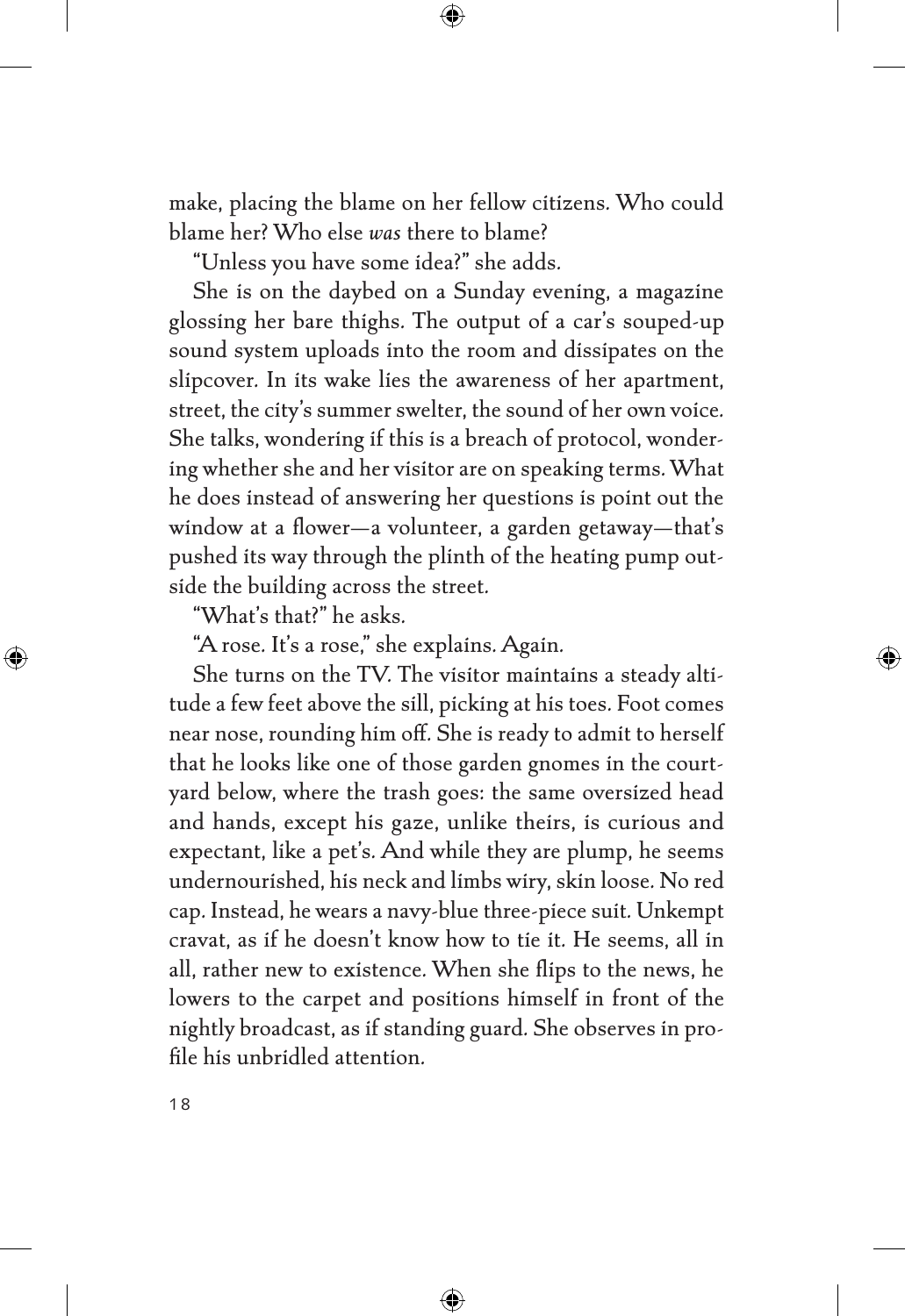*It appears our homegrown terrorists have managed to hack a Ukrainian supercomputer at a former Soviet nuclear facility*, the TV says. *Stay tuned for the latest on the GoodNite attacks!*

 $\bigoplus$ 

Knit, purl. Knit, purl. A few cookies remain on the coffee table. C nibbles a sugared ridge and examines the gauge of her stitches—as always, too loose.

Her new companion would be adorable if it weren't for his eyes: glabrous, protruding like an insect's, and just as black.

⊕

⊕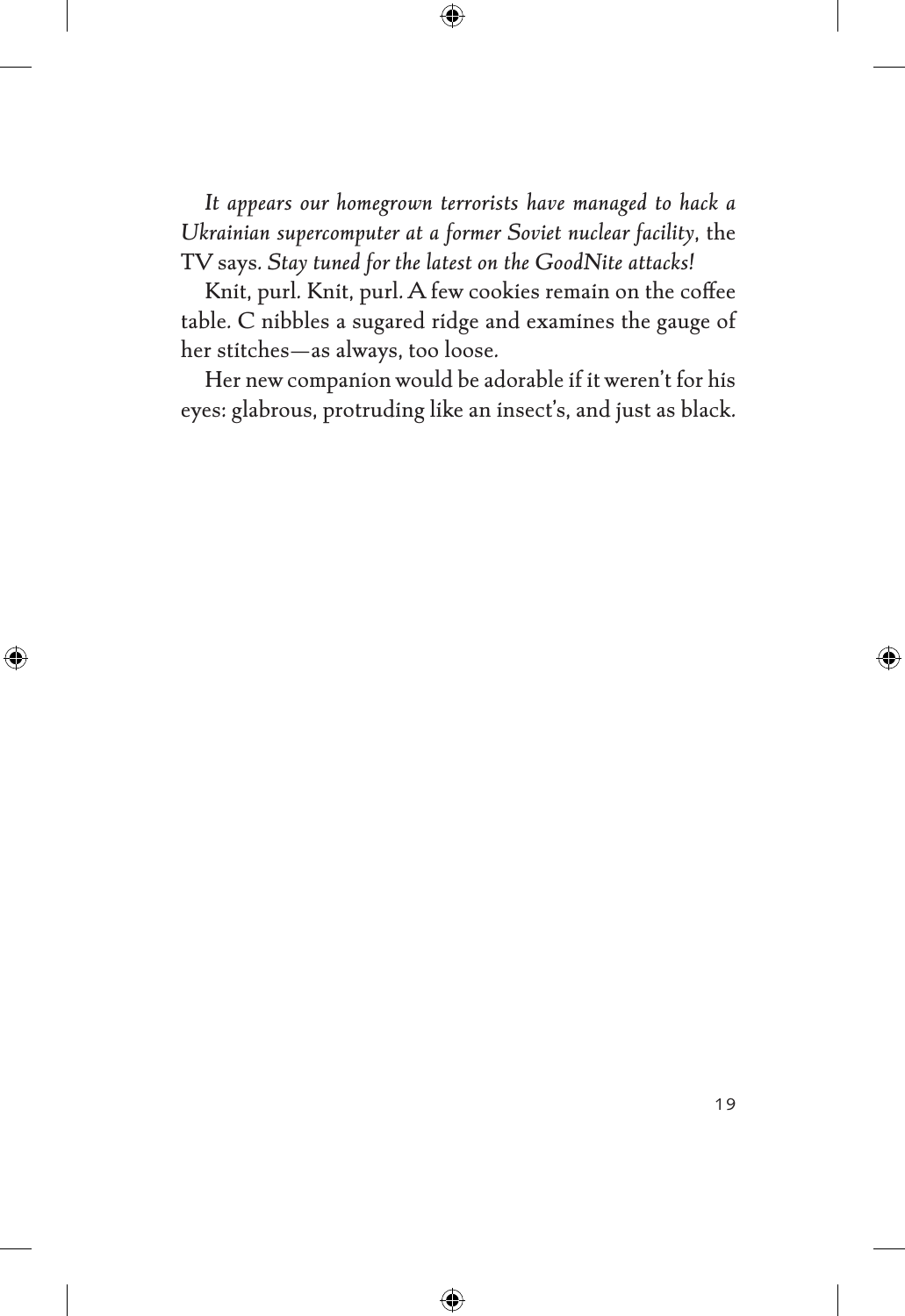In all areas of life except for her art—anyway, she isn't an artist anymore—C has shown a talent as a hostess. And as any good hotelier knows, hospitality depends less on ready accommodation than on leaving your guests alone.

⊕

She recognizes that a different woman—Zo, perhaps—might attempt to intellectualize the present situation, in particular her apparent hallucinations, with references to the brain stem, stress, a general imbalance between the world of the mind and the world of the senses, and visits to the therapist. All these mitigations are available to the general public, online, not only to the specialist. But C has never gone in for abstraction—at least, not historically. WYSIWYG, she says, and what she sees and gets, she tends to accept. For years, she chose thread count, warp, and weft in place of gods, God, ghosts, markets, and other constellations of fanaticism. Her preferred method of sorting data was additive, so who knew how many spurious phenomena had been woven into her experience by now. The loom ran itself, like a program. *Her* program. She sat on the stool and sent the shuttle through. Occasionally, there was a glitch, but rarely anything so serious.

Then, 2008: a twang. In a white room with a view of Queens, a nurse jellied C's belly and applied the ultrasound. The news

⊕

3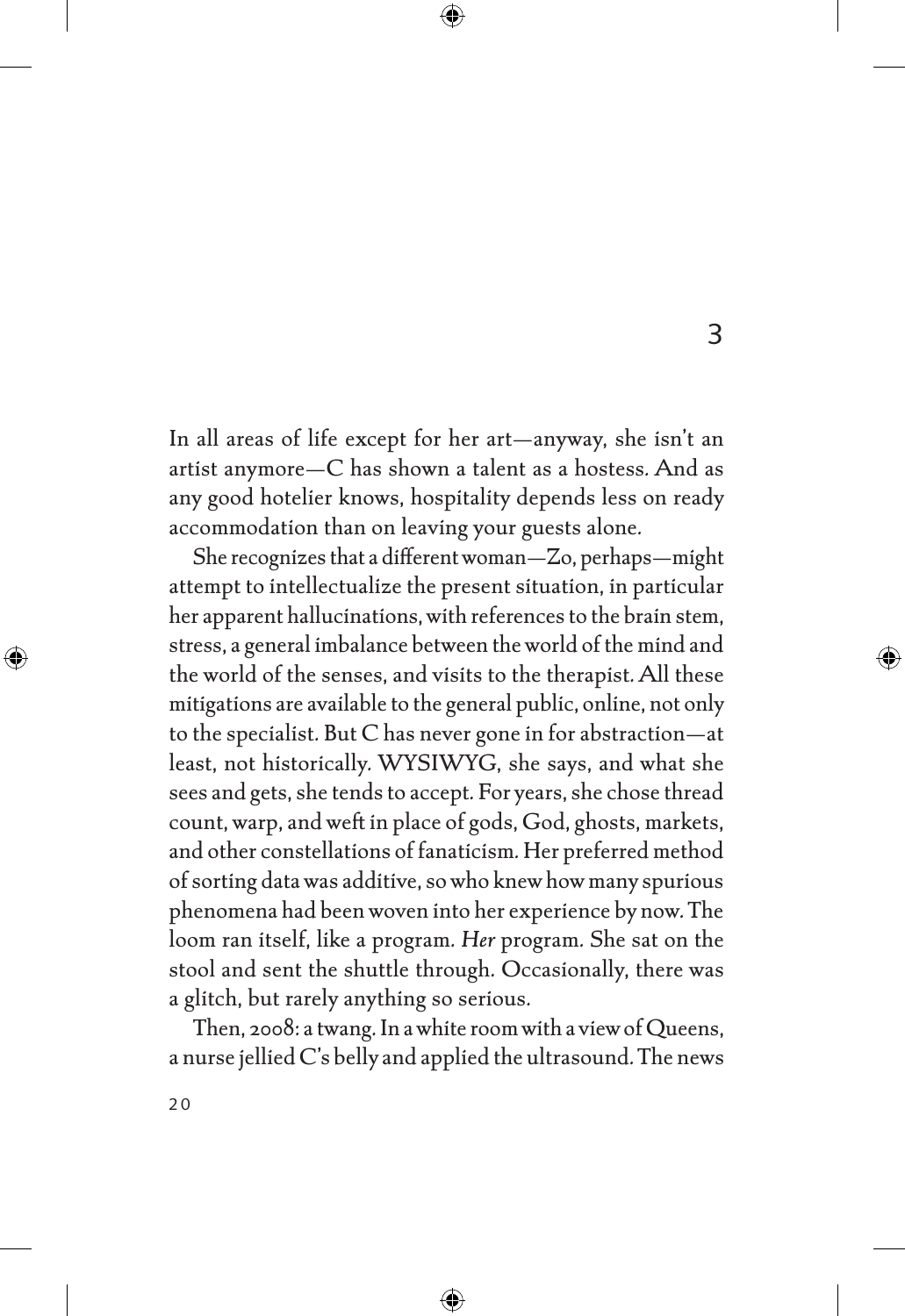was unwelcome. Her uterus was swollen, distorted. We haven't seen one like this, Doc said. There was something almost, well, *sculptural* about this knot she'd made. C fretted over the defunct organ as if it were the child she'd always hoped to have.

 $\bigoplus$ 

Wasn't there anything they could do to save it?

There, there.

⊕

They capped her nose and mouth with the small dome of the mask and let the anesthesia flow on the day the market crashed. She went under in a time of relative abundance and woke up in a different era, financially speaking. Everyone was now in debt. Welcome to the new world, Zo said. She was there at C's bedside, checking her phone. Francesca was there too, Zo's girlfriend at the time.

It was awful out there, she said. Awful for *everyone*. (Francesca was not C's favorite of Zo's girlfriends.)

Zo reached for C's hand. It'll work itself out, she said. And in a way, it did. Zo kept her job; C shed her sheen of unseemly health by chucking the prenatal vitamins. They grew apart again. Three years went by, and now the usual order between the two childhood friends has been restored: Zo, beautiful, overworked, rich; C, the lapsed artist, restocking her store. The occasional birthday text. Salubrious relief—or it would be, if it weren't for C's newfound premonitions. Her loans. Her debt. They were growths of their own. By the time the visitor arrived, she'd lost faith that she was still capable of turning things around.

It strikes her at last that the world—or, at least, her world might be developing according to an irrevocable logic of its own. That is, separately from her. Out of her sight. Not her program at all.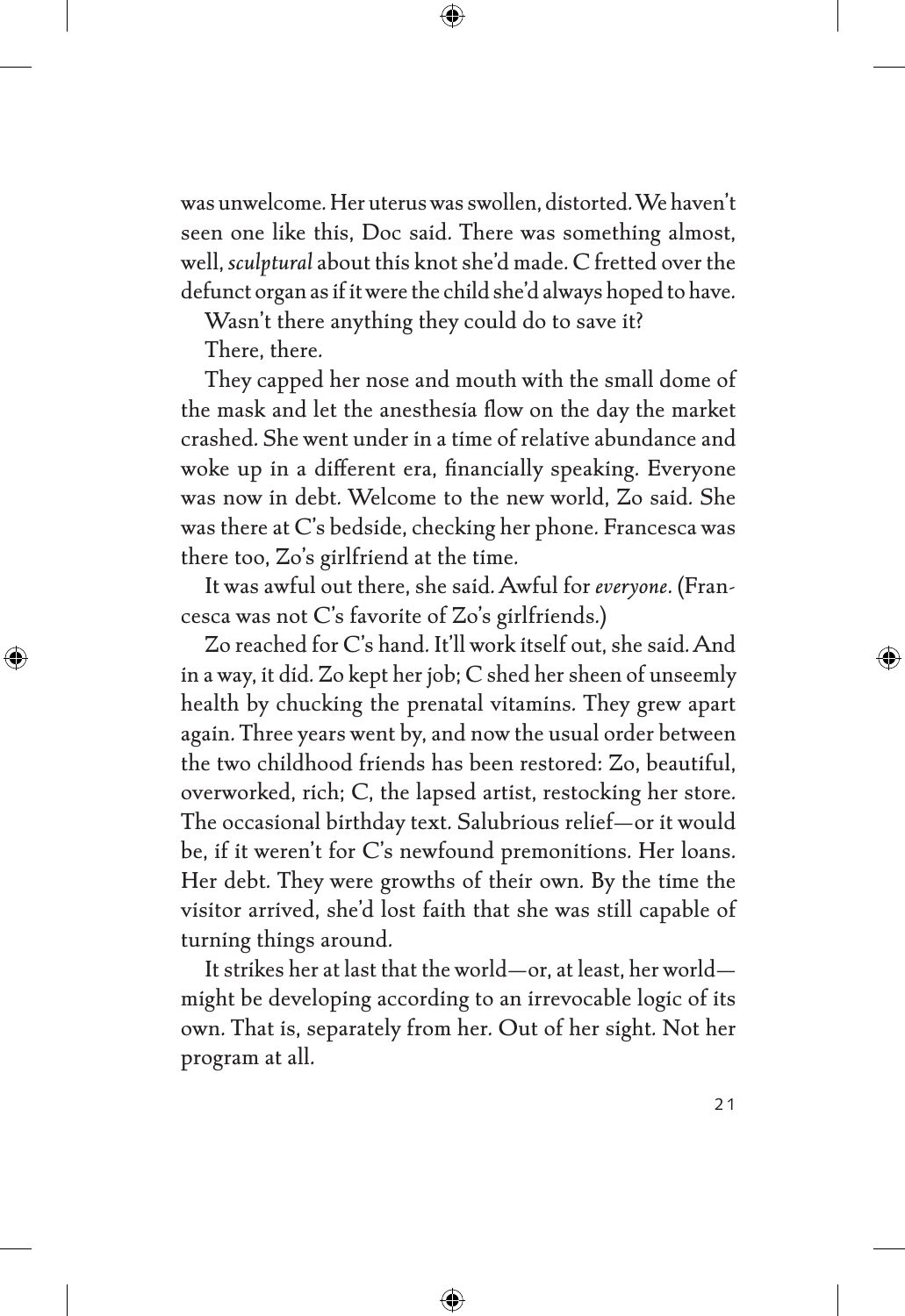This is to say the little man arrived in August at a nadir. Things must be bottoming out, C thought. Life was wilting: no art, no husband, possibly no store, if current trends were any indication.

⊕

Those first few weeks, the visitor's appearance amounted to an eviction. Afraid to go home, C avoided the apartment. It wasn't difficult. C's shop is a one-woman show; she is her sole employee.

The days were long. She woke at six, bleary, and perched at the loom opposite her daybed. Then to the closet to choose clothes, to the sink to brush teeth. Pour a packet of instant coffee and wince at the bitter taste, spit: the correct protocol was coffee, then teeth; packet, then water. But she was feeling out of it. The day after the little man arrived, she raised the grate at the shop with suspicion and looked around. No visitors—at least, not yet. There was only her unsalable stock, art supplies that were increasingly overrun by kitsch—the throwaway bangles, beads, origami paper, and glitter pens that mothers buy to pacify their children. Two tuitional preschools had taken up residence in the neighborhood, and C had done her best to adapt to the new foot traffic. Customers flitted in at lunch to browse the oil sets and ask

⊕

4

↔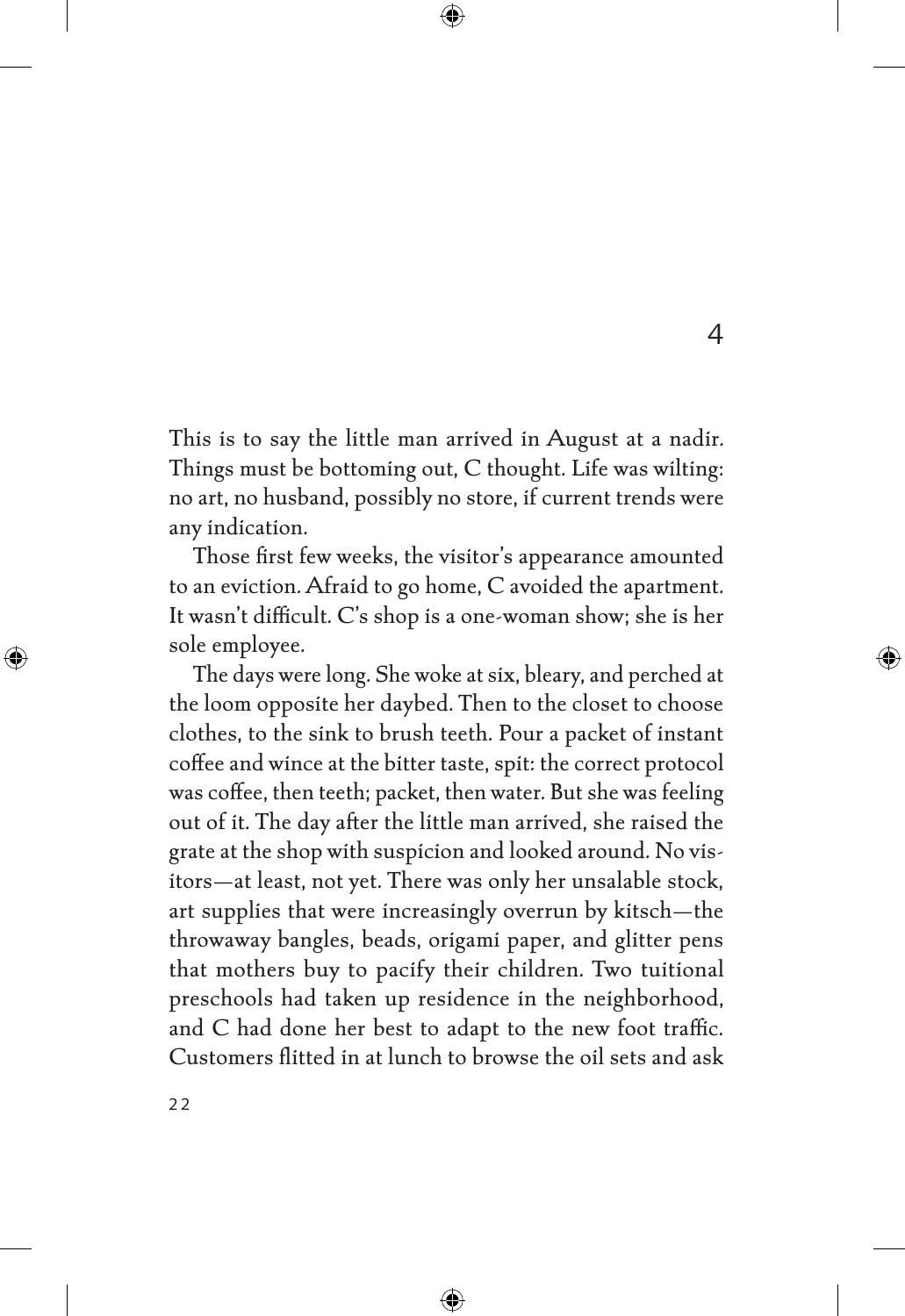the million questions that telegraph an intent to go home and buy online instead. It was enough to make you wonder what was so bad about her visitor. And maybe she did begin to wonder, then.

⊕

But she was safe in the store. The only threats there were her customers and the possibility of a successful GoodNite attack, but those contingencies were infrequent and improbable, respectively. It was the exhausted hours after closing that posed a problem: How to spend them without going home? She visited Zo, whom she hadn't seen much of since the hysterectomy. They were disaster friends, that's what they were, who called only when things went wrong.

She composed a text: *it's been too long!*

⊕

She ran errands. She volunteered to read once a week to an elderly woman down the street; now they met on Tuesday and Thursday evenings. C would swing by and read to Yi until she fell asleep, then tuck her in and consider staying the night. Yi's floral love seat looked accommodating, comfortable, spacious enough if C curled up, halved herself.

She turned off the lamp and let herself out, went past the shuttered storefronts, caught the train, and emerged one stop later to spend the night in her shop.

Whenever C did return to her legal abode, the creature was always there, wafting placidly beside the lamp, investigating the electrical wires, reading the paper, slipknotting its cravat. It looked up when she came in. There was always something different about it—it updated, like an algorithm. Its swollen forehead corniced over its horrible eyes, as if to hide them. And it wore a flower now, a little nosegay threaded through a buttonhole. Slipping from the daybed, it drew itself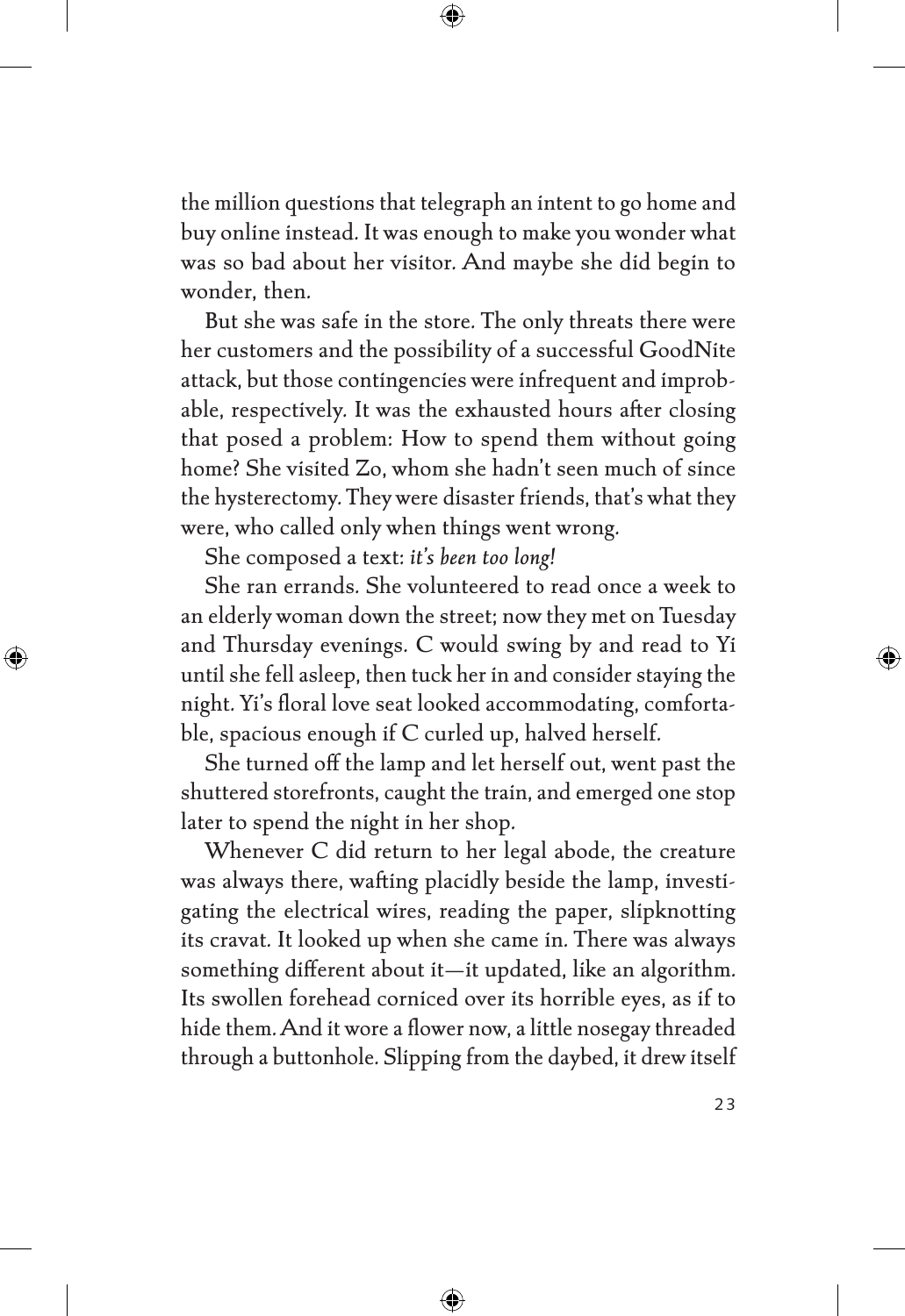up to its full height and straightened its cuffs. As if it were trying to court her, she thought.

⊕

She joined the community garden. The gym. She took an aerobics class at an upscale studio near her store, the kind frequented by the same mothers who were willing to pay four hundred dollars to enroll their children in C's eight-week painting course, a price she hadn't optimized; she could probably charge more. The mothers worked out in such perfect synchronization that they might have been a single organism. C's own arms struck her as pitiful by contrast, pumping thinly as she stepped on and off her blocks. (She'd already lifted twenty pounds of liquid soap and restocked the highest shelves for free.)

Everywhere, she tried to emulate saner passersby, assimilate her swaying to theirs. She strove to be agreeable, to rhyme anatomically, to blend in so that she forgot about the guest at home that she was so reluctant to host. And so ridiculous a visitation at that! No beautiful guardian angels in the novel of her life. Back in this aerobics class, however, no one would ever suspect her of being the sort to attract such houseguests. Then again, didn't everyone seem a little off? She looked into the mirror in which they were meant to correct themselves. Specious expressions stared back. Nevertheless, she smiled and laughed at what she took to be cues. She went along with the fit women for smoothies, where she was praised for her fine arts programming at the store. Oh, I'd love to send my daughter, one said. C sent her an email—@gothamcapital.com—but the woman never replied. Then C's free trials were up.

———

⊕

2 4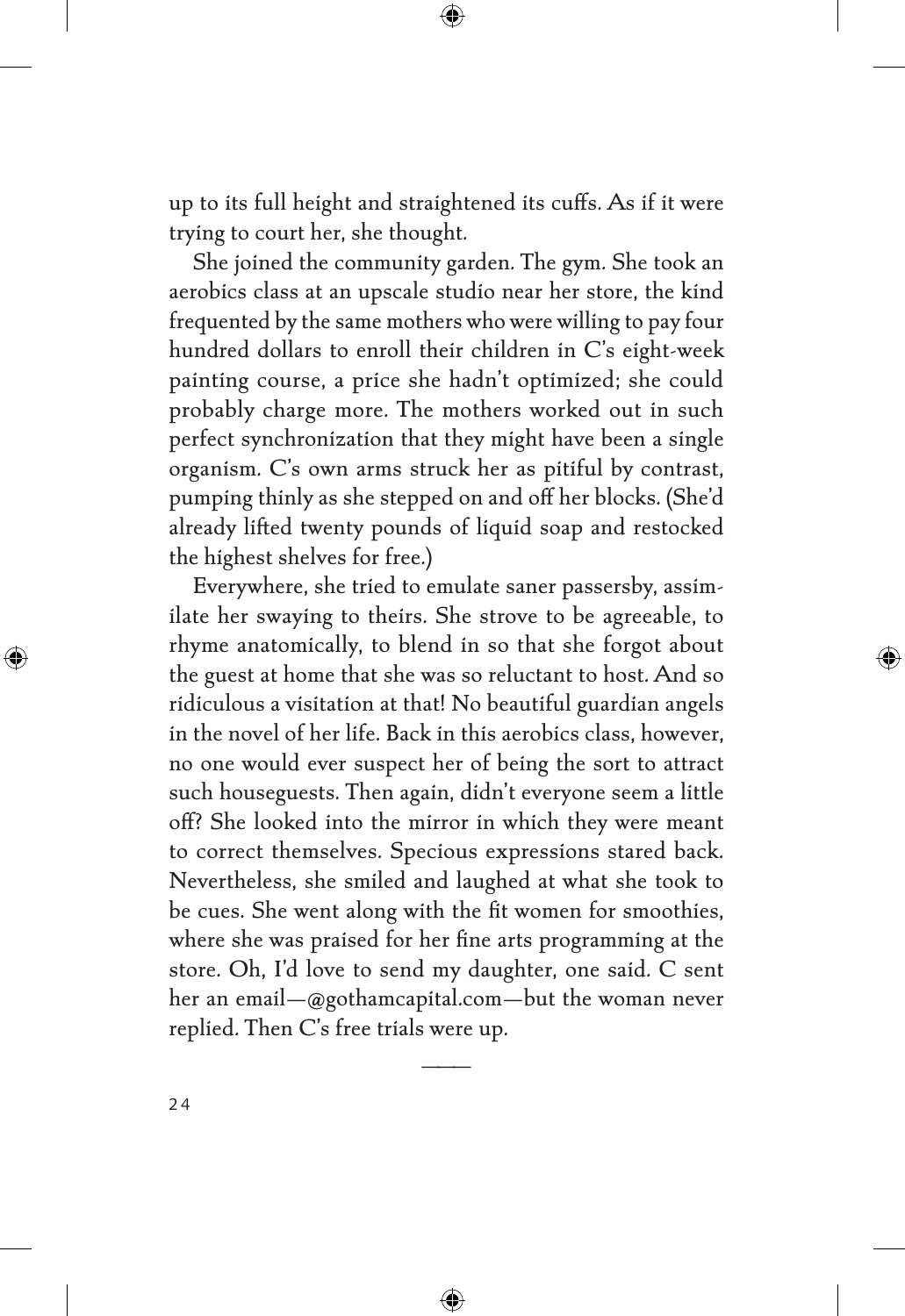But it's impossible to skirt your home indefinitely. Soon, C was forced to admit that, like the roaches, her newest intruder had no plans to vacate. A détente would have to be engineered. She resolved not to speak to it. She reserved the right to remain silent. She wouldn't be one of those spinsters who chattered away to no one—at least, not yet. She planned to spend what years she *did* have left lucid. Meanwhile, it seemed the elevator had gone kaput in her absence. She wouldn't be in the mood to talk after five flights of stairs anyway.

⊕

It was in the kitchen when she returned, as it would often be from that day on, peering into the snout of the kettle and lowering itself into the tangle of the philodendron above the sink. It padded barefoot across the floor and considered the loom. Kicked a pedal with its toe. Yelped. Humanized itself. She referred to it, privately, as *he* after that. And he emitted a low hum, C noticed, a subtle frequency tuned to the inner instruments of her own head, so whenever he wasn't immediately visible, she could still detect his presence. She couldn't shake the feeling that he was adapting to her. He liked to look in her jewelry box, too, and watch TV. C wondered how he turned it on when she was out, fairly certain that visitors lacked a working knowledge of remote controls, not to mention of material existence. She wondered if he was there at all when she wasn't home—if he was material himself.

⊕

It was an open question, the matter of physical actuality. C spent an evening moving from room to room to check. She entered the alcove to turn on the TV and found him already there. She stuck her head in the fridge, looked up, and he was gone. When he did appear, he was semitransparent,

⊕

2 5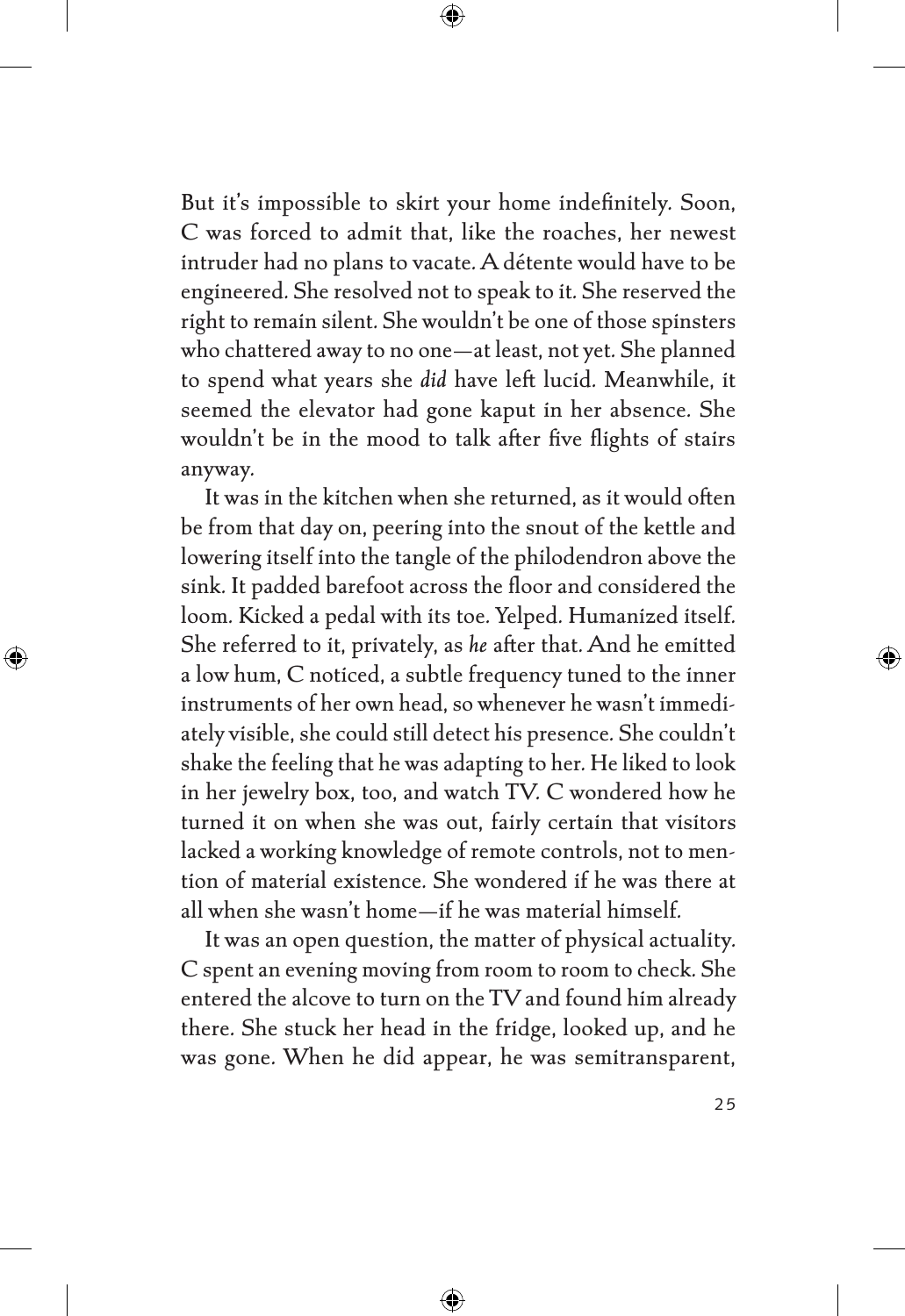a projection, an early Vermeer, a painterly trick, but C never saw him arrive. He was always one step ahead. The world filtered through him, around him; you looked right through his skinny, cravatted neck to the television on the other side.

⊕

What really troubled her about the visitor, she decided, was his eyes. Globular and lashless and oversized, of a dark so deep it was self-referential, recalling the crude ebony of oil spills—and so she remained suspicious of his solicitations. He often spoke to C now, despite her silence. It had been some time since she'd had someone to talk to when she came home. It corroded her resolve. Yet GoodNite, too, was luring the public into complacency: *A Texas town of fifteen thousand has been cast into the dark*, the television said with uncharacteristic lyricism. It was a pretty tableau: people roaming the streets with candles in the night. Horrible, too, of course, of course. At the local hospital, the generator failed and a ventilator ceased to substitute for lungs. Someone lost a life.

C grabbed the remote and cut the anchor short. The visitor looked at her reproachfully. She ran a bath and locked the door. It was here—underwater, ears submerged—that she felt she could still access solitude and escape the sense that she was being evaluated, researched. She wondered if the gnome was here to judge her for her debt. He was a new kind of collector from the bank, sending back reports about her behavior. He certainly dressed the part.

One night, when she came home from reading to Yi (or rereading the passages Yi missed after she fell asleep—I wasn't asleep, she said, you just read too fast), C found the thing standing on the table on a stack of her mail, looking at the

⊕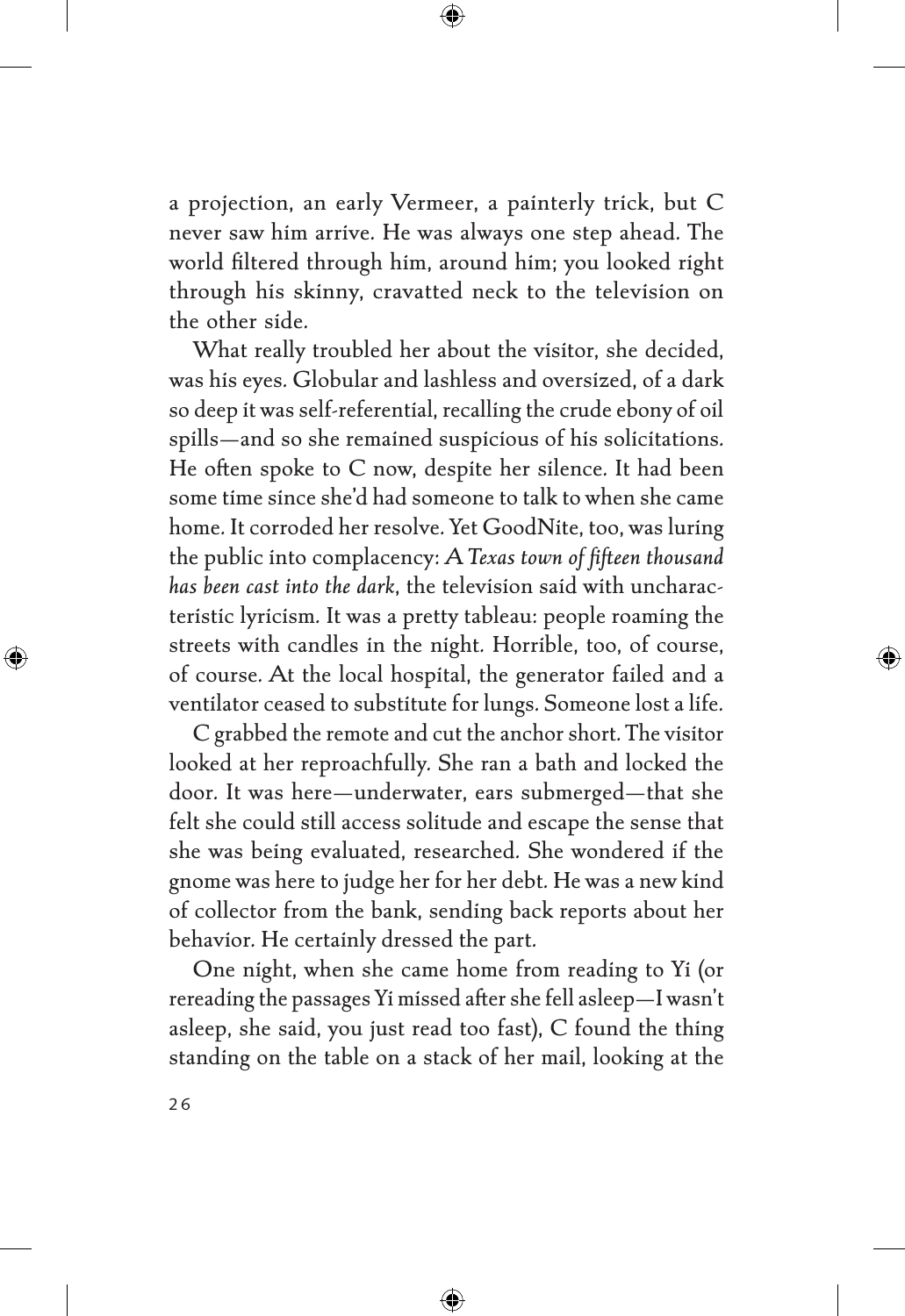addresses, or maybe through the envelopes to the statements inside. *Second Attempt.*

⊕

She cried, "What are you doing?" then clapped a hand to her mouth, having remembered she'd pleaded the Fifth.

But of course, once you start, it's hard to go back.

These days, when C comes home and collapses onto the daybed, the visitor nods at the loom and asks, "And that?"

"An ancient practice," C says.

⊕

He is so unformed, so ignorant of life. But with C's help, he's improving, growing more articulate. Hovering at the window, he observes of passersby, "They sure do waste a lot of time." The television snaps to a commercial, and his large eyes sweep out the arc of a ball and chain. "What's a demolition job?"

"The planned destruction of something," C says. "Usually a building of some kind." He points to the hairdryer, a blender on TV. "For homogeneity," she says. She is pleased with her explanations. She makes labels with Post-its: *Toaster, for toast. (Stale bread made from fresh.)* He is the guest, she reminds herself, and she, the host. Not the other way around. It's the same with the pain in her belly, the thrum dormant in her side.

She brings a stack of newspapers to the bedroom, showers, and readies herself for bed. The visitor floats along the ceiling as she begins to undress. Chivalrous, he turns away. C slides beneath the comforter, knowing he will not look around until she has disappeared. The sheets estrange her from her freshly shaved shins, like a numbing agent applied with silk. How easy it is to slip away from your own body! It is so readily